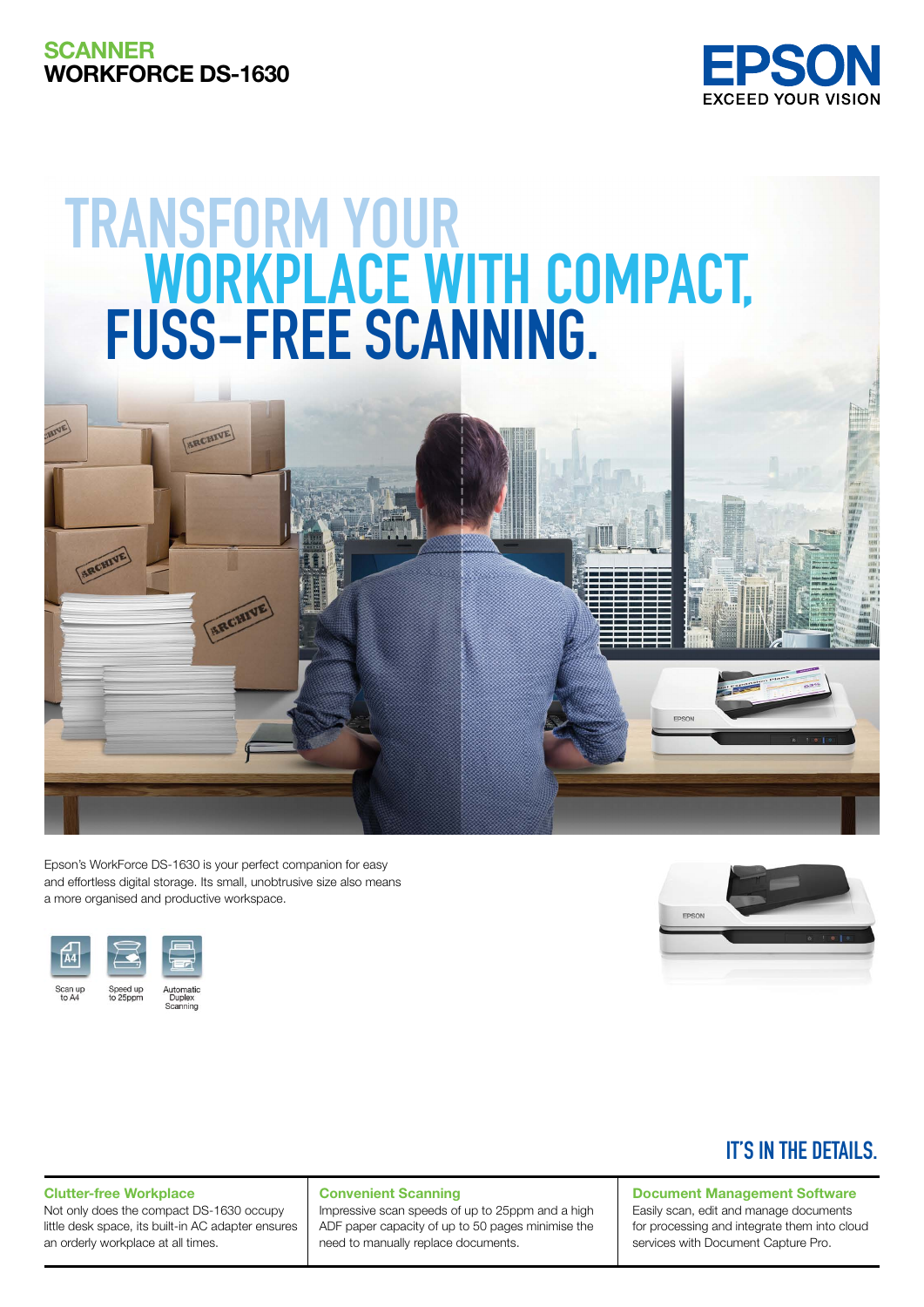Document scanning is simple and effective with the Workforce DS-1630. With fast speeds, fuss-free connectivity and a compact size, it is the workplace essential for easy digital storage.



# Clutter-free Workplace

Not only does the compact DS-1630 occupy little desk space, its built-in AC adapter ensures you do not have to deal with messy cables. This allows you to enjoy an orderly workplace at all times.



## Convenient Scanning

The DS-1630 reduces the need to manually replace documents with a high ADF capacity of up to 50 pages. Efficiency is achieved with scan speeds of up to 25ppm for simplex and 10ipm for duplex (3-pass automatic duplex). What's more, you can scan odd-sized documents easily.

|                                                                                                                                                        |                                                                                                            | <b>Eustoven Aprens</b><br>Mr. John Epson<br>0000 Ceder Street<br>Diego, CA 92101 |                                                                                                                              |                                 |
|--------------------------------------------------------------------------------------------------------------------------------------------------------|------------------------------------------------------------------------------------------------------------|----------------------------------------------------------------------------------|------------------------------------------------------------------------------------------------------------------------------|---------------------------------|
| <b>Trycerahill's Handyman Inc.</b><br>Invoice<br><b>Customer Information</b>                                                                           | <b>GEOGRAPHIC Color</b><br>Del Mar, CA 92014<br>000-000-0000<br>Date of issue: 9/ Dec bell<br><b>Notes</b> | <b><i><u>Product Name</u></i></b><br>41 Drive 2TB<br>÷<br><b>Saldier A.3</b>     | <b>Description</b><br>FireWire 800 External Storage<br>7 Port US\$3.0 Hub w/ AD Adwise<br>Miralesa <i>  Brich Pan Tablet</i> | <b>Ory</b><br>$\mathbf{r}$<br>Ŧ |
| Mr. John Epson<br>0000 Coiser Server.<br>$S_{\text{max}}$ Diggs, $\alpha$ A9 $\alpha$<br><b>Single Event Services</b><br>Cost<br>263<br>administration | <b>Single Event Description/Notes</b><br>Marriet's /<br>WHITE WEAPONEST POSTE.                             |                                                                                  |                                                                                                                              |                                 |
|                                                                                                                                                        | Labor /<br>$#30 \text{ pc}$ Chr.<br>$d$ /(7) $2n$ view<br><b>Materials</b><br>ros<br>o za<br><b>Tax</b>    | 137<br>4813<br>137                                                               |                                                                                                                              |                                 |
|                                                                                                                                                        | 47.00<br>Labor<br>of Sales Life<br>Total                                                                   |                                                                                  | for apri                                                                                                                     |                                 |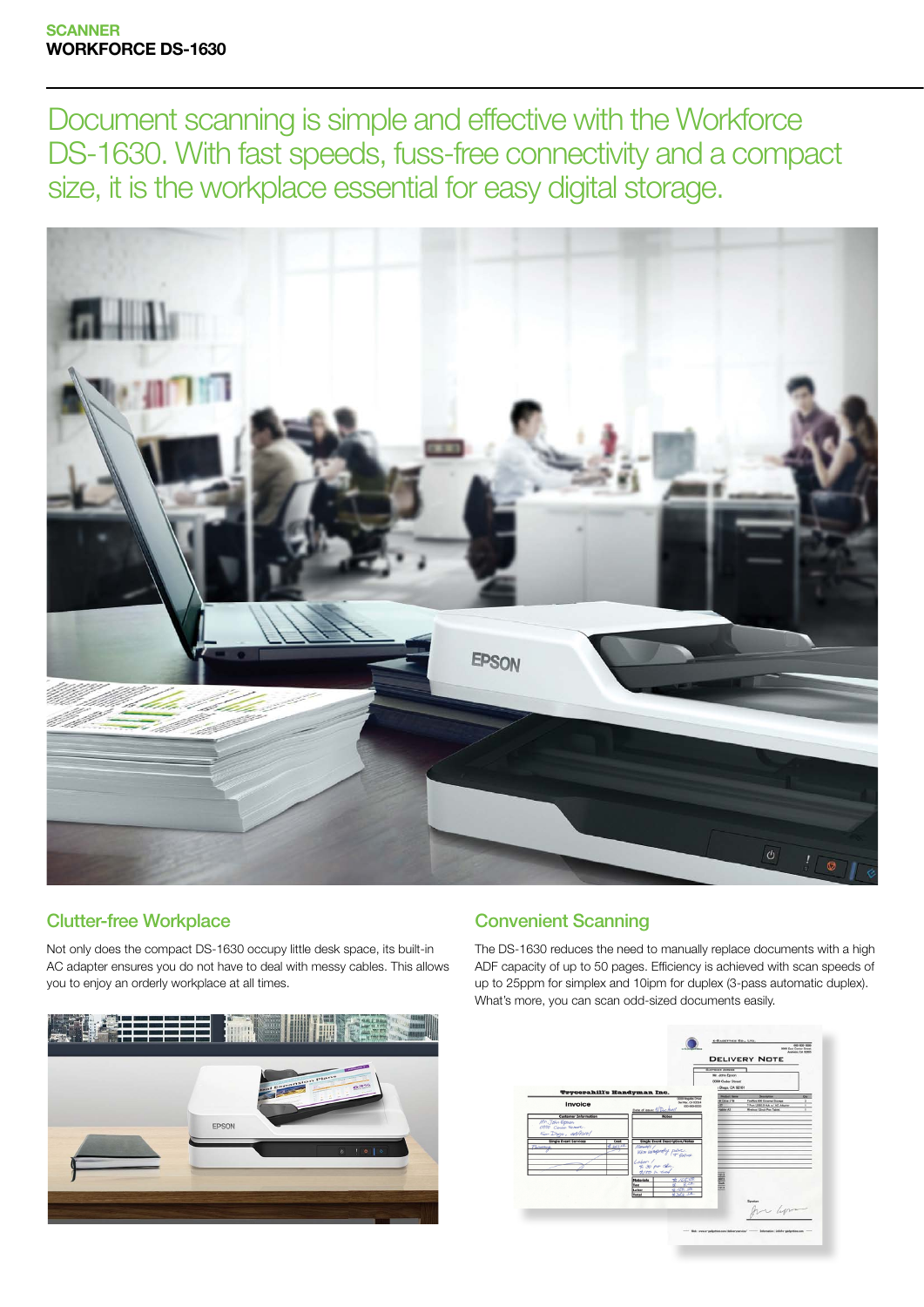#### Document Management

#### Document Capture Software\*



Epson document scanners come bundled with document management software that allows you to easily manage your scanned files.

Easily scan, view, edit, save and transfer scanned documents. The software optically recognises barcodes, characters and blank pages in scanned documents to separate them into different folders. It allows you to create up to 30 customised job settings, making multiple scan jobs a breeze.

The software also provides quick access to post-scan destinations, including scan-to-print, email, Windows® Public Folder, FTP, Web Folder, and Scan-to-Cloud services such as Microsoft® SharePoint Server, Evernote®, Google® Drive™ and SugarSync®.

\* Document Capture Pro (Windows), Document Capture (Mac OS X)

# Ease of Use



A free stop hinge allows the lid to be easily opened and stopped at an angle between 15 to 70 degrees. This increases usability, even with one hand.

## Epson Scan 2 Features

| Scener: FRONT                          |                          |   | Scenner: EPSON                  |                    |                                                 |     |          |
|----------------------------------------|--------------------------|---|---------------------------------|--------------------|-------------------------------------------------|-----|----------|
| Scan Settings : Not Selected           |                          |   | Scan Settings : Not Selected    |                    |                                                 |     |          |
| Main Settings Advanced Settings        |                          |   | Main Settings Advanced Settings |                    |                                                 |     |          |
| Document Source : ADF                  |                          | ٠ |                                 |                    | V Unsharp Mask                                  |     |          |
|                                        | Automatic Feeding Mode   |   |                                 |                    | Descreening                                     |     |          |
| Scanning Side : Double-Sided           |                          | ٠ |                                 |                    | Image Option : @ None                           |     |          |
| Document Size : Auto Detect            |                          | ٠ |                                 |                    | Text Enhancement Standard                       |     | $\sim$   |
|                                        |                          |   |                                 |                    | C Auto Area Segmentation                        |     |          |
| Image Type: Color                      |                          | ٠ |                                 |                    | C Dropput                                       | Red | $\alpha$ |
| Resolution: 300                        | $-$ doi                  |   |                                 |                    | Color Enhance                                   | Red | $\sim$   |
| \$10th Images : Off                    |                          | ۰ |                                 | <b>Brightness:</b> |                                                 |     | $\circ$  |
| Rotate: Auto                           |                          |   |                                 | Contrast :         |                                                 |     | $\alpha$ |
| Dual Image Output: Off                 |                          | ٠ |                                 | Gamma :            |                                                 |     | 2.2      |
| After Scanning Option : None           |                          | ۰ | Skip Blank Pages : Mddle        |                    |                                                 |     | ۰        |
| Detect Double Feed : Ultrasonic sensor |                          | ٠ |                                 |                    | Edge Fill : White                               |     | ٠        |
|                                        |                          |   |                                 |                    | Correct Document Skew : Paper and Contents Skew |     | ٠        |
|                                        |                          |   | Remove Punch Holes : Off        |                    |                                                 |     | ٠        |
| Image Format: por                      |                          |   | Image Format: pep               |                    |                                                 |     |          |
| File Name:                             | ing20160219_17494178.pdf | ٠ |                                 |                    | File Name: mg20160219_17495612.pdf              |     |          |
| Folder: ps-530                         |                          |   | Folder: ps-530                  |                    |                                                 |     |          |

#### Text Enhancement

Improves text recognition when scanning text documents, whether in colour, greyscale or black-and-white. Removes background for better clarity, which is especially useful for double-sided printed documents.

#### Auto Area Segmentation

This function allows separate scanning of both image and text in a document. It also automatically detects and scans text in black-and-white mode and images in halftone, giving clear text quality while preserving image details.

#### Document Skew Correction

Automatically adjusts and straightens scanned images.



Misaligned document results in skewed scan



With Document Skew Correction, misaligned document is straightened when scanned



Remove or enhance the visibility of ink signatures such as "Confidential" and "Urgent" stamps. Users can pick one of the preset colours (red, green, blue, pink, purple, yellow, orange, or all colours except black), or use the customised settings to dropout or enhance up to 5 colours of your choice with a single scan.

#### PDF Features for Added Convenience

The built-in OCR enables searchable PDF files. Secure your PDF files by setting a password to prevent unauthorised viewing, editing or printing.